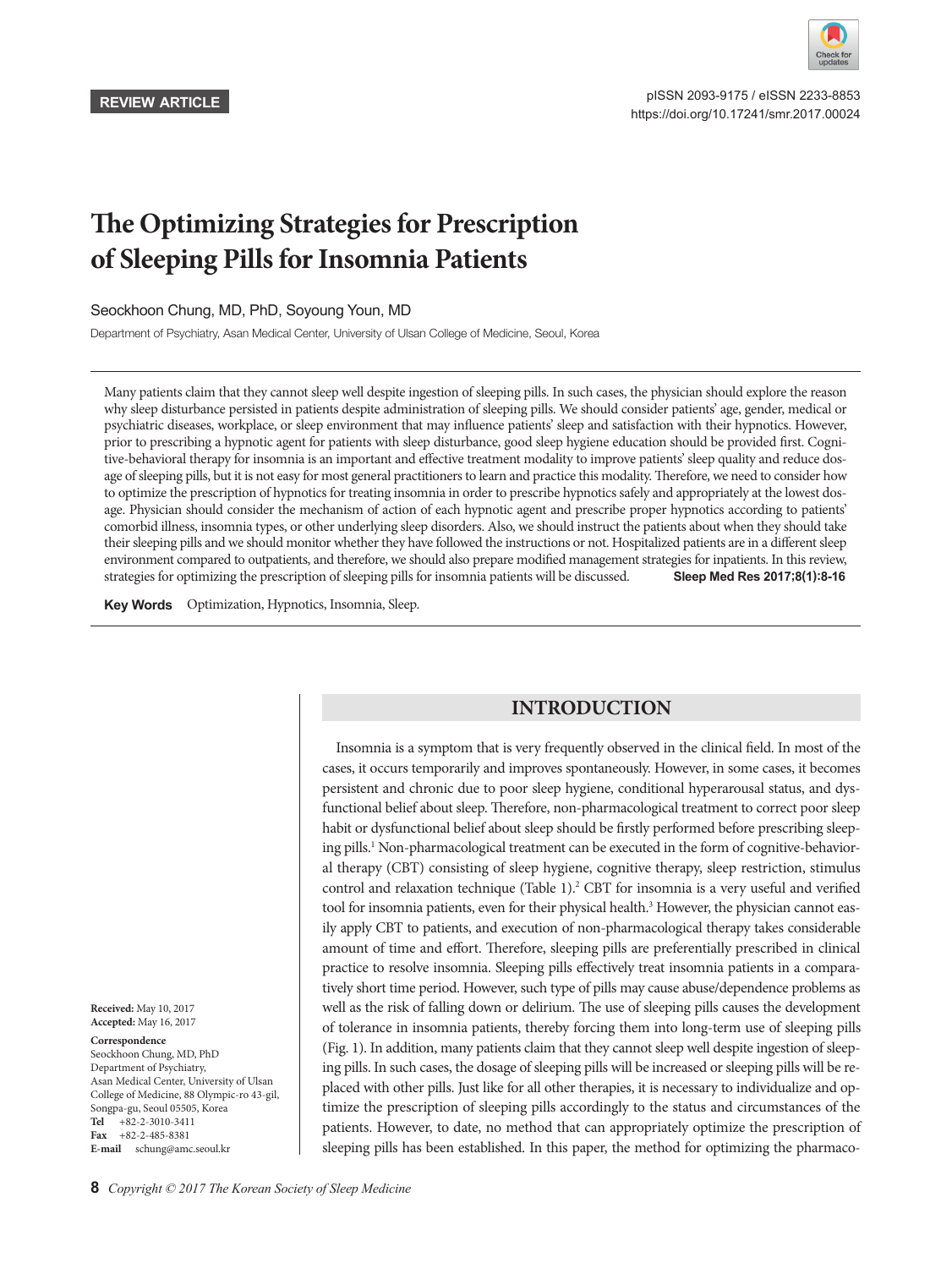**Table 1.** Summary of cognitive-behavioral therapy for insomnia components

| Component             | Treatment goal                                                                                                                                                                                                                                                                                                                             |  |
|-----------------------|--------------------------------------------------------------------------------------------------------------------------------------------------------------------------------------------------------------------------------------------------------------------------------------------------------------------------------------------|--|
| Sleep hygiene         | Eliminate habits that are counterproductive for sleep through education on general guidelines about health                                                                                                                                                                                                                                 |  |
|                       | behaviors and environmental factors that negatively impact sleep (e.g., reduce alcohol drinking and avoid<br>rigorous exercise near bed time).                                                                                                                                                                                             |  |
| Stimulus control      | Strengthening sleep cues (e.g., bed and bedroom) with a sensation of sleepiness by limiting the amount of time                                                                                                                                                                                                                             |  |
|                       | spent awake in bed. Patients are instructed to go to bed only when they feel sleepy, use the bed only for sleep and<br>sexual activity, and leave the bed if they are unable to fall asleep for more than 15 to 20 minutes.                                                                                                                |  |
| Sleep restriction     | Restrict time in bed to improve sleep drive and consolidate sleep. By systematically reducing the time in bed,<br>the homeostatic pressure for sleep is increased, which in turn increases sleep consolidation. The goal of sleep<br>restriction is to achieve sleep efficiency of more than 85% and to avoid compensating for poor sleep. |  |
| Relaxation techniques | Reduce physiological arousal and decrease anxiety (e.g., engaging in deep breathing exercises, progressive muscle<br>relaxation, or autogenic training to reduce somatic tension or intrusive thoughts that interfere with sleep).                                                                                                         |  |
| Cognitive therapy     | Address and correct maladaptive thoughts, beliefs, and expectations about sleep that interfere with sleep and<br>daytime functioning (e.g., misattributions of daytime impairments to poor sleep).                                                                                                                                         |  |

Adapted from Ong et al. *Sleep Med Res* 2012;3:1-6.2



**Fig. 1.** Difficulty in discontinuing a hypnotic medication in insomnia patients.

logical therapy for insomnia is discussed.

# **OPTIMIZING PHARMACOLOGICAL TREATMENT FOR INSOMNIA**

Short-term use of sleeping pills is definitely effective in treating insomnia.4 However, long-term use of sleeping pills is not recommended, since there is a risk of withdrawal/dependence symptoms. Accordingly, it is necessary for clinicians to establish a method for minimizing and optimizing the prescription of sleeping pills according to the status of their patients.

#### **Exploring Sleep Indices of Insomnia Patients**

When we treat insomnia patients, it is important to explore

the sleep structure of each patient. Nocturnal polysomnography is a gold standard tool for assessing the patient's sleep structure,<sup>5</sup> but it costly and it is not very efficient in assessing the average sleep structure over several days. Actigraphy is another objective assessment tool and it is useful for assessing the sleep structure over several days,<sup>6</sup> although the averaged-out sleep parameters obtained using actigraphy should be interpreted with caution in some situations.<sup>7</sup> We can also use a sleep diary, a simple and concise subjective assessment tool. History taking is also useful to understand the patient's sleep structure despite the subjectiveness.

When we assess patients' sleep structure, we can estimate sleep onset latency (SOL), time in bed (TIB), total sleep time (TST), or sleep efficiency (SE) of patients (Table 2). These are the widely used classical sleep indices. Some patients complain of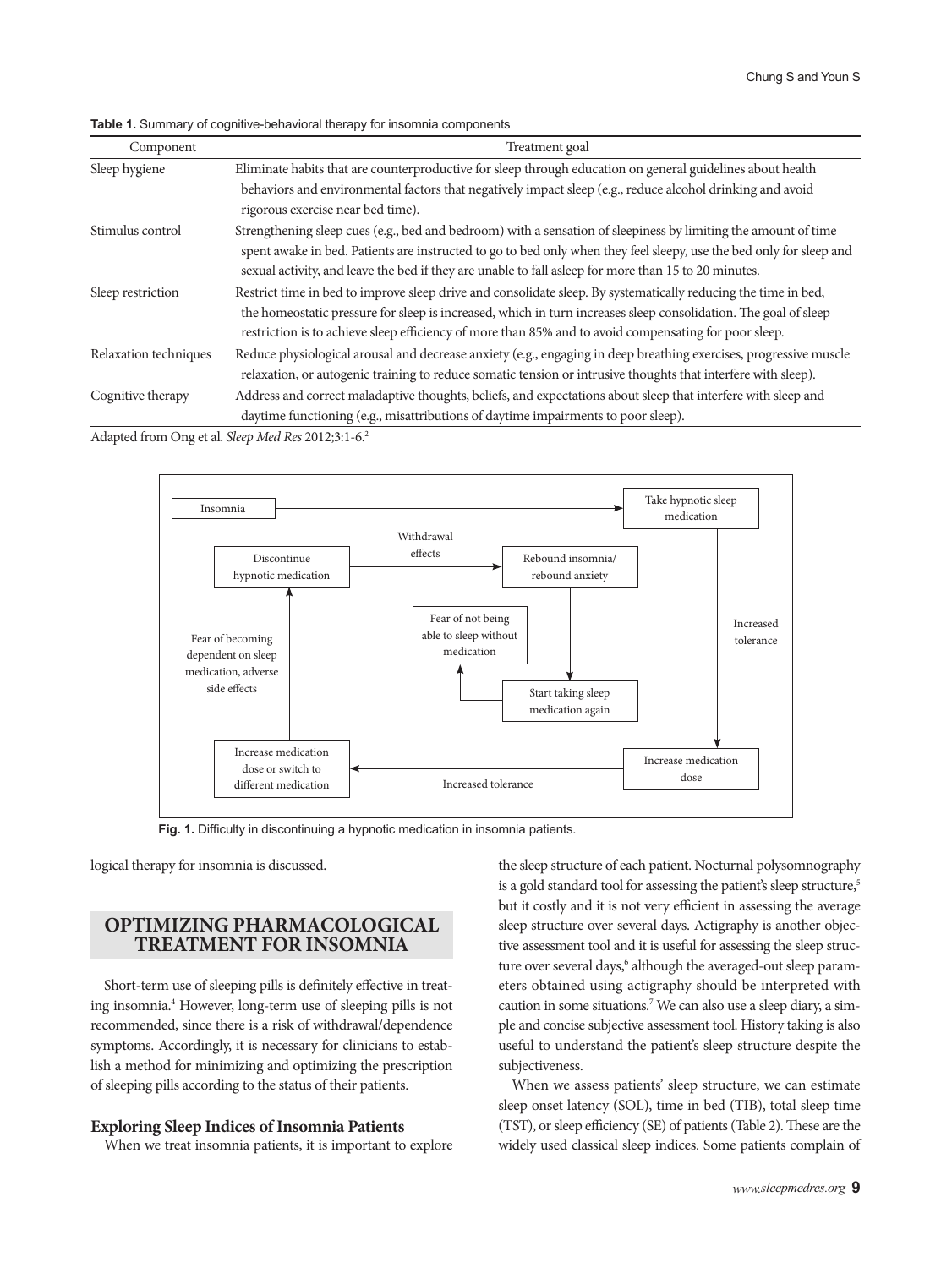| Abbreviation        | Sleep index                                               | Definition          |
|---------------------|-----------------------------------------------------------|---------------------|
| SOL                 | Sleep onset latency                                       | 20, 30, 45 minutes  |
| <b>TIB</b>          | Time in bed                                               | 7 hours: 11 pm-6 am |
| TIB/d <sup>41</sup> | Time in bed during 24 hours                               | 7-8 hours           |
| <b>TST</b>          | Total sleep time                                          | 7-8 hours           |
| <b>SE</b>           | Sleep efficiency                                          | 85, 90%             |
| <b>WASO</b>         | Wake after sleep onset                                    | 20, 30, 45 minutes  |
| PTB <sup>8</sup>    | Duration from administration of pills to bedtime          | $<$ 30 min          |
| PTS <sup>8</sup>    | Duration from administration of pills to sleep onset time | $<$ 30 min          |
| PTW <sup>8</sup>    | Duration from administration of pills to wake up time     | 7-8 hours           |

**Table 2.** Sleep indices to explore an individual's sleep structure

difficulty falling asleep, and others complain of frequent awakening during the night. Increased SOL can provide information on the initial insomnia, and decreased SE indicates that the patient has frequent awakening during sleep. In addition, we propose to use new sleep indices related to the sleeping pill ingestion time<sup>8</sup> such as duration from administration of sleeping pills to bedtime (PTB), duration from administration of sleeping pills to sleep onset time (PTS), or duration from administration of sleeping pills to wake up time (PTW). We have reported that insomnia patients who were satisfied with their sleeping pills tended to take these pills later in the evening.<sup>8</sup> Collecting information about the pattern of sleeping pill usage is helpful to provide guidance on when to take sleeping pills. For instance, a particular patient reports that he/she takes sleeping pills within 30 minutes before bedtime although he/she falls asleep 2 hours after sleeping pill ingestion. In this case, we can observe the discrepancy between 30 minutes of PTB and 2 hours of PTS. Therefore, we should assess PTB and PTS separately in patients, and we should provide guidance to patients regarding when they should take sleeping pills for getting better sleep.

## **Considering Various Factors That Have an Influence on Pharmacological Therapy Effects**

#### **Age and gender**

Various factors, such as patient's age/gender, personality,<sup>9,10</sup> co-existence of medical disease, sleep environment, workplace and work pattern, have an influence on the pharmacological effects or adverse effects of sleeping pills. In general, it is known that the prevalence of insomnia is higher among patients of higher age,<sup>11,12</sup> and the proportion of people consuming sleeping pills is higher among the elderly population.13 On the other hand, it is recommended that elderly patients with insomnia should take a small dose of sleeping pills because of the higher rates of adverse events. In researches on the usage pattern of sleeping pills in Korea,<sup>13</sup> it was observed that the rate/frequency of taking sleeping pills is higher and the dosage of sleeping pills is lower among the elderly population. In the elderly population, medical diseases occur more frequently, physical activity

levels are decreased, and side effects from various drugs occur frequently. On the other hand, since the metabolic rate gradually decreases among patients of higher age, $^{14}$  it is necessary to reduce the dosage of sleeping pills. In particular, attention should be paid since sleeping pills may cause side effects such as delirium, risk of falling down, and sleep-related eating disorder.15,16

The prevalence of insomnia is reported to be higher and the use of sleeping pills is more frequent among females in comparison to males.17,18 Women tend to experience more economic/social stress, which may be one of the reasons for sleep disturbance. The prevalence of depressive/anxiety disorders, which are closely associated with sleep disturbance, was reported to be higher among women compared to men.<sup>19,20</sup> Therefore, especially the presence of comorbid depression or anxiety disorder needs to be assessed when a physician assesses women with sleep disturbance. Conversely, among patients with obstructive sleep apnea (OSA), it was reported that insomnia accompanied by OSA may have negative effects on fatigue and quality of life in men than in women.<sup>21</sup> Also, aging can have an influence on the severity of OSA among men.<sup>22</sup>

#### **Patients with psychiatric disorders**

It is necessary to precisely examine the underlying stress or psychiatric disorders, which may be the reason for insomnia, prior to prescribing sleeping pills for insomnia symptom. The diagnostic criteria for major depressive disorder include insomnia/hypersomnia, and most of the patients visiting the hospital report the insomnia symptom as chief complaints for their depression. In addition, anxiety disorder tends to frequently accompany insomnia. In particular, some patients tend to control their anxiety using a higher dose of sleeping pills,<sup>23</sup> when their anxiety symptoms are not well-controlled. In insomnia patients with anxiety disorder, it is more effective to use benzodiazepine hypnotics, rather than z-class drugs, to control their anxiety and sleep at the same time. For the patients with major depressive disorder who suffer from sleep disturbance, we can prescribe z-class drugs or benzodiazepine hypnotics to control their sleep. Another option is to use a sedating antidepressant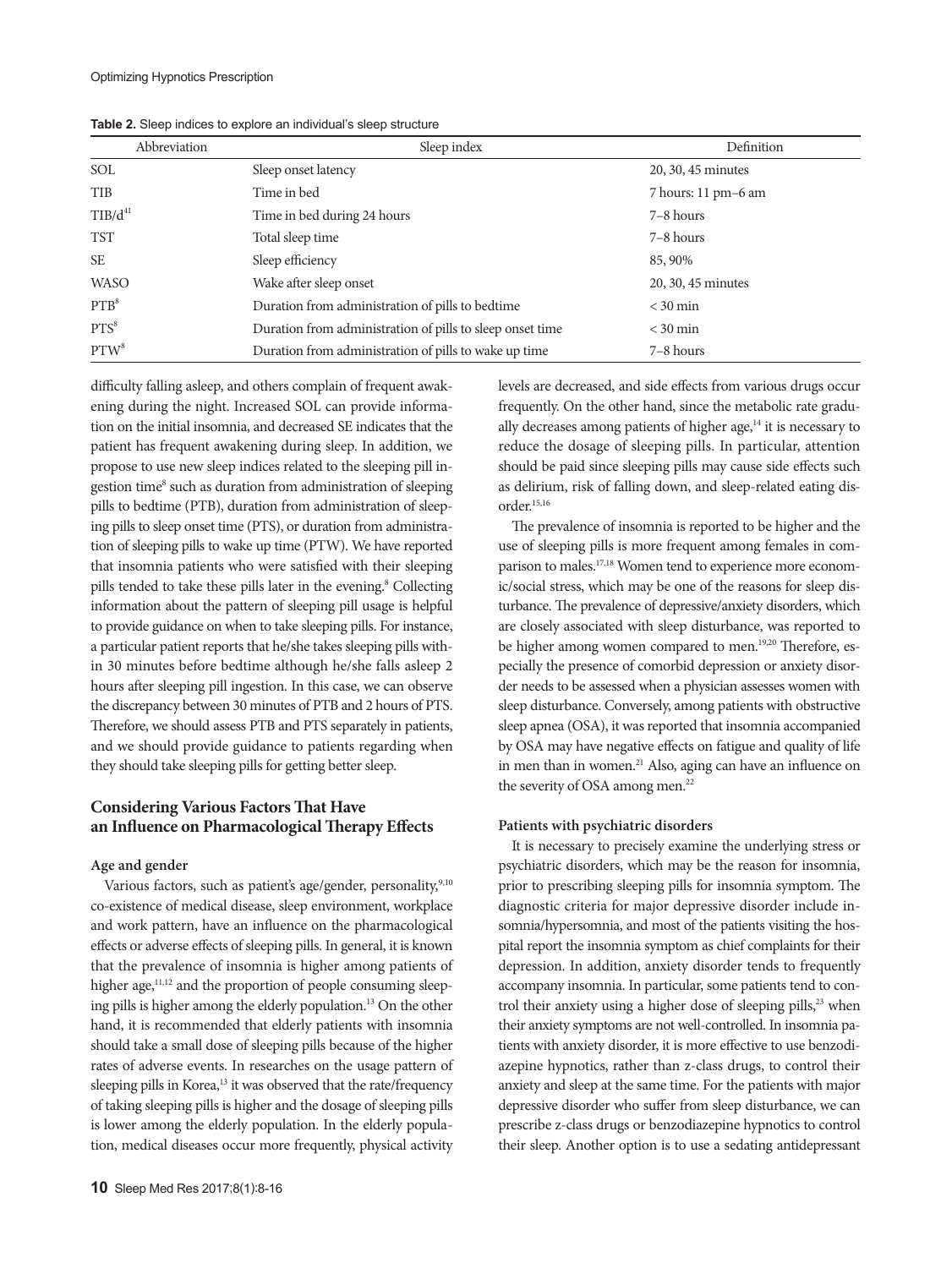such as trazodone, mirtazapine, or doxepin. Especially, it is necessary to establish a strategy to use mirtazapine instead of sleeping pills in insomnia patients with depression, because mirtazapine has both of strong antidepressant and hypnotic effect. In order to prescribe an antidepressant for patients with depression, we should consider the influence of each antidepressant on sleep. For instance, fluoxetine<sup>24</sup> may disturb sleep, whereas mirtazapine<sup>25</sup> may induce sleep.

### **Patients with medical diseases**

If patients have underlying medical diseases, the insomnia type may vary depending on the characteristics of medical diseases. In addition, it may be necessary to diversify the strategy for selecting sleeping pills depending on the characteristics of medical diseases. For instance, restless legs syndrome (RLS), which can cause initial insomnia, may occur in chronic renal failure patients requiring periodic dialysis.26 In addition, since these patients frequently take rest or sleep during the daytime while undergoing dialysis, their circadian rhythm is usually impaired.27 In such cases, prescription of sleeping pills is not very effective, and it is necessary to establish a strategy for dealing with the RLS or adjusting the sleep-wake cycle.

If patients have sleep disturbance due to respiratory distress, benzodiazepine hypnotics, which may accelerate dyspnea,<sup>28</sup> should be used with caution. Rather than using benzodiazepines, we can prescribe z-class drugs or sedating antidepressants such as trazodone or doxepin.<sup>29</sup> Obese patients usually have difficulty falling into deep sleep due to recurrent sleep apnea during the night.30 In such cases, attention should be paid since benzodiazepine hypnotics may accelerate sleep apnea.<sup>31</sup> The patients who experience pain frequently complain of sleep disturbance.<sup>32</sup> Although it is necessary to select the approach depending on the reason for the pain, sedating antidepressants such as trazodone or doxepin can be considered since such drugs are effective in decreasing the pain.<sup>33</sup>

## **Patients with neurologic diseases**

If the patients suffer from accompanying central neurologic diseases, the benzodiazepine drugs or z-class sleeping pills should be prescribed carefully since these drugs may cause delirium.34 Depending on the case, an lower dose of antipsychotic medication such as quetiapine, in consultation with psychiatrists, may be more effective and safe.<sup>35</sup> If the patients suffer from rapid eye movement sleep behavior disorder which is frequently encountered in Parkinson disease, which itself may also be associated with insomnia,<sup>36</sup> or dementia with Lewy bodies,37 z-class sleeping pills are actually not helpful for improving their dream enactment. In such cases, a benzodiazepine such as clonazepam is more effective.<sup>38</sup>

## **Patients with cancers**

The prevalence of insomnia among cancer patients is report-

ed to be higher compared to that in the general population.<sup>39</sup> When patients are diagnosed with cancer, they may feel depressed and anxious. In addition, hospitalization, chemotherapy, radiation or hormonal therapy may also cause sleep disturbance, and their physical symptoms such as pain, hot flashes, nausea, or vomiting may contribute to the development of insomnia. When cancer patients have sleep disturbance, factors that contribute to insomnia should be explored before prescribing sleeping pills. If a woman with breast cancer cannot fall asleep easily because of her vasomotor symptoms resulting from hormonal therapy, clonidine or venlafaxine<sup>40</sup> may be helpful to reduce hot flashes. When pain experienced by cancer patients contributes to the development of insomnia, appropriate pain management should be performed prior to prescribing sleeping pills. Many patients have dysfunctional belief about sleep. i.e., they believe that insomnia is directly related to cancer recurrence or immune dysfunction. A modified CBT for cancer patients to treat their insomnia is currently needed and it should be applied in patients with cancer.<sup>41</sup> Usually cancer patients spend lot of time lying down on bed due to fatigue symptoms. We propose to use a new sleep index of TIB/d, the time in bed during 24 hours, $41$  to assess the time they spend lying down on bed during the daytime. Prior to prescribing sleeping pills, patients should be educated about a good sleep habit and a proper approach to decrease their fatigue needs to be implemented.

#### **Sleep Disorders as Causes of Sleep Disturbance**

Primary sleep disorders, such as circadian rhythm sleepwake disorder, RLS, and OSA, which may be the causes of sleep disturbance, should be assessed through medical history taking, polysomnography, actigraphy, or rating scales. The circadian rhythm sleep-wake disorder is a condition in which the bedtime or the awakening time is too early (advanced) or too late (delayed), although the TST is usually preserved. Accordingly, in most of the cases, sleeping pills do not provide any additional benefit, and it is rather more effective to use light therapy or administer melatonin for adjusting the sleeping/awakening time.<sup>42</sup> If the patients suffer from the RLS when they go to sleep, sleeping pills may be helpful to induce sleep. However, a dopamine agonist or clonazepam instead of z-class sleeping pills may show better sleep-inducing effects.<sup>43</sup> The patients with OSA tend to complain of frequent awakening during the night in spite of falling asleep easily. Also, in some patients who suffer from paradoxical insomnia for a long time, insomnia could occasionally result from the underlying OSA.44 Accordingly, for those who have no difficulty in initiating sleep, sleeping pills with short half-lives have no practical effect. In addition, sleeping pills may accelerate OSA, since benzodiazepine hypnotics usually have muscle relaxant effects.<sup>45</sup> Therefore, it is necessary to apply continuous positive airway pressure or perform a surgical procedure. However, either zolpidem, which has less influence on apnea, $46$  or trazodone, $47$  which has a more positive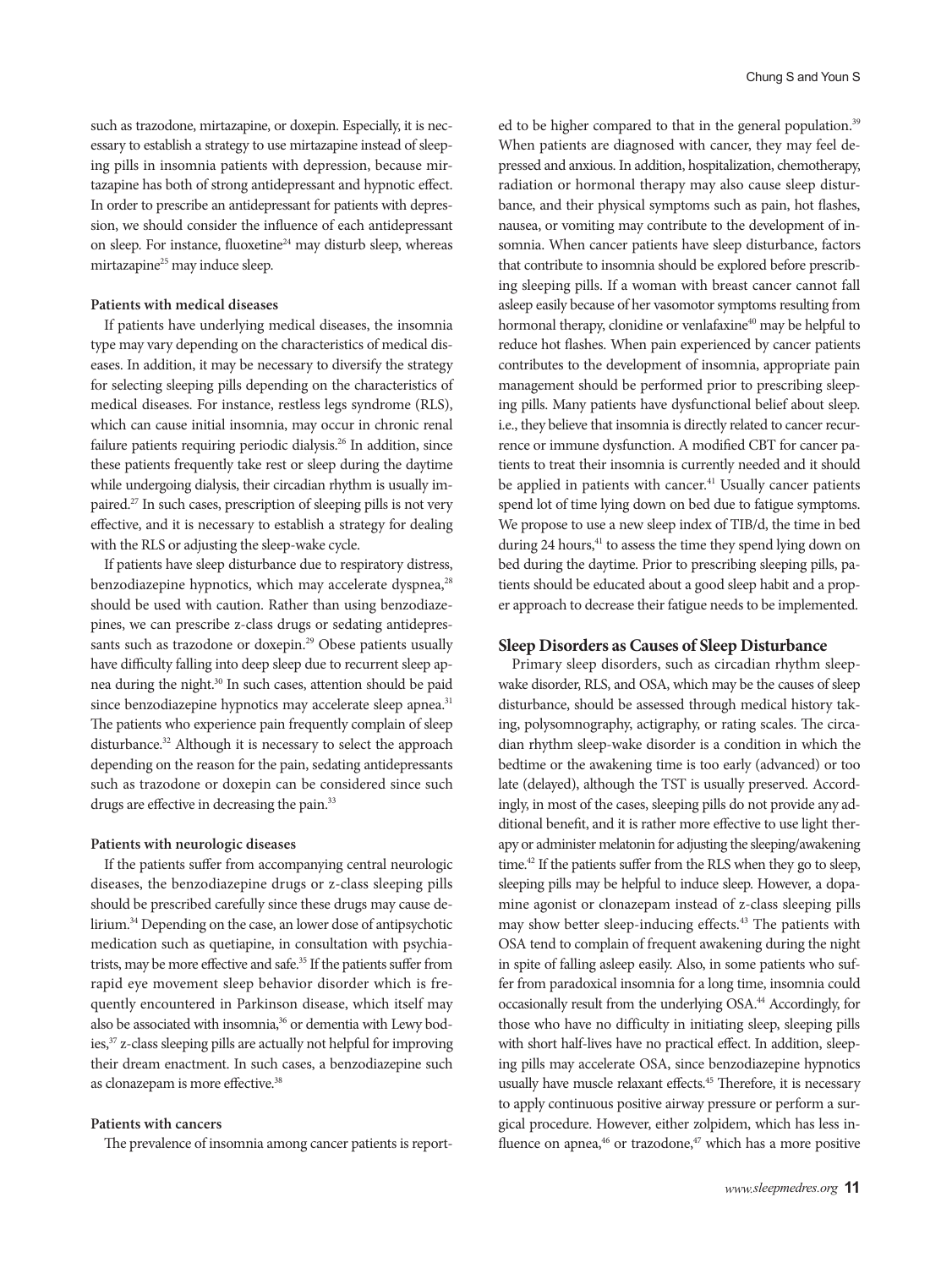| Table 3. Drugs that can be prescribed for insomnia in South Korea |  |
|-------------------------------------------------------------------|--|
|-------------------------------------------------------------------|--|

| Medication                                   | Proposed dosage    |  |  |
|----------------------------------------------|--------------------|--|--|
| Benzodiazepines                              |                    |  |  |
| Flurazepam*                                  | $15 - 30$ mg       |  |  |
| Triazolam*                                   | $0.125 - 0.25$ mg  |  |  |
| Flunitrazepam*                               | 1 mg               |  |  |
| Brotizolam*                                  | $0.25$ mg          |  |  |
| Clonazepam                                   | 0.5 <sub>mg</sub>  |  |  |
| Non-benzodiazepine GABA modulators (z-class) |                    |  |  |
| Zolpidem IR*                                 | $5-10$ mg          |  |  |
| Zolpidem CR*                                 | $6.25 - 12.5$ mg   |  |  |
| Antidepressants                              |                    |  |  |
| Trazodone                                    | $25 - 50$ mg       |  |  |
| Mirtazapine                                  | $15 - 30$ mg       |  |  |
| Amitriptyline                                | $10 - 20$ mg       |  |  |
| Doxepin*                                     | $3-6$ mg           |  |  |
| Antihistamine                                |                    |  |  |
| Doxylamine*                                  | $25 \,\mathrm{mg}$ |  |  |
| Melatonin                                    |                    |  |  |
| Prolonged-release melatonin*                 | 2 <sub>mg</sub>    |  |  |
| Antipsychotics                               |                    |  |  |
| Quetiapine                                   | $25 - 50$ mg       |  |  |
| Olanzapine                                   | $2.5 - 5$ mg       |  |  |

Adapted from Chung et al. *J Sleep Med* 2016;13:1-7.48

\*Approved by the Korea Food and Drug Administration.

IR: immediate-release, CR: controlled-release, GABA: gammaaminobutyric acid.

influence on apnea, can be prescribed in selected cases.

# **Considering the Mechanism of Action of Each Medication**

The ideal hypnotic agent is the one whose sleep-inducing effect begins when the patients go to sleep and the maintenance effect is sustained until the time the patients wake up in the morning. However, the currently available sleeping pills do not have such ideal effects. Therefore, we should select certain hypnotic agents considering their mechanisms of action (Table 3).<sup>48</sup>

#### **Benzodiazepine**

The benzodiazepine has been classically used to improve insomnia through its relaxation/sleep-inducing/anti-anxiety/anti-convulsive effects. Recently, the frequency of prescribing benzodiazepines as hypnotic agents has decreased. However, triazolam, clonazepam, temazepam, flurazepam, and lorazepam are still being frequently used as sleeping pills. Especially, triazolam has been prescribed as a sleep-inducing drug for a long time, with a limitation of 3 weeks in South Korea. The benzodiazepine mainly affects the gamma-aminobutyric acid (GABA) receptor, the GABA-A receptor in particular. Since it

affects not only the α1 subunit, but also the α2, α3, and α5 subunits,49 it induces sleep-inducing effects along with an additional anxiolytic effect, muscle relaxation, and memory impairment. Attention should be paid since dependence/abuse-related problems may be caused, and muscle relaxation and memory impairment may be directly related to fall and delirium among the elderly population.<sup>50</sup> On the other hand, benzodiazepine hypnotics are more helpful in some clinical cases where the patients suffer from accompanying anxiety, since the benzodiazepine is more effective in reducing anxiety in comparison to the z-class sleeping pills.<sup>51</sup>

#### **z-class drugs**

In Korea, among the z-class drugs including zolpidem, zopiclone, and zaleplon, it is permitted to prescribe only zolpidem within 28 days. Zolpidem is very effective in inducing sleep since it mainly affects the α1 subunit of the GABA-A receptor. Therefore, side effects caused by the benzodiazepine family are not caused by zolpidem since it does not affect any other subunits.52 Although its sleep-inducing effect has been proved, it relatively lacks the maintenance effect due to its short half-life. The controlled-release (CR) form of zolpidem was developed for this reason.53 Since the half-life of the immediate-release (IR) form of zolpidem is short, we can expect lesser daytime functional impairment or somnolence. However, zolpidem must also be cautiously used, since it may cause daytime somnolence, inordinate nighttime behavior, fall, fracture, sleep-related eating disorder, and drowsy driving<sup>54</sup> against our expectation.

#### **Prolonged-release melatonin**

It has been recently permitted to prescribe prolonged-release melatonin for insomnia patients aged above 55 years in Korea. This drug is manufactured as its secretion is similar to that of intrinsic melatonin. Melatonin is a fat-soluble hormone mainly produced within the pineal gland. It adjusts the individual's circadian rhythm and is involved in the anti-oxidation and immune functions.55 The concentration of melatonin is decreased by exposure to light during the day and it gradually increases at night.56 Melatonin is regulated by the light entering into the eye and stimulating the suprachiasmatic nucleus through the retinohypothalamic tract. The peak melatonin concentration tends to decrease among the patients of higher age,<sup>57</sup> and prolongedrelease melatonin was developed to prevent such a decrease in peak concentration, and thereby, induce sleep. It was reported to be free from the dependence/abuse problem, and it can be prescribed for patients who were addicted to the benzodiazepine or z-class hypnotics.

#### **Sedating antidepressants**

Trazodone was initially developed as an antidepressant, but it is currently used as a sleeping pill at a lower dosage.<sup>33</sup> Its  $H_1$ receptor antagonism as well as  $5-HT_2$  antagonism is known to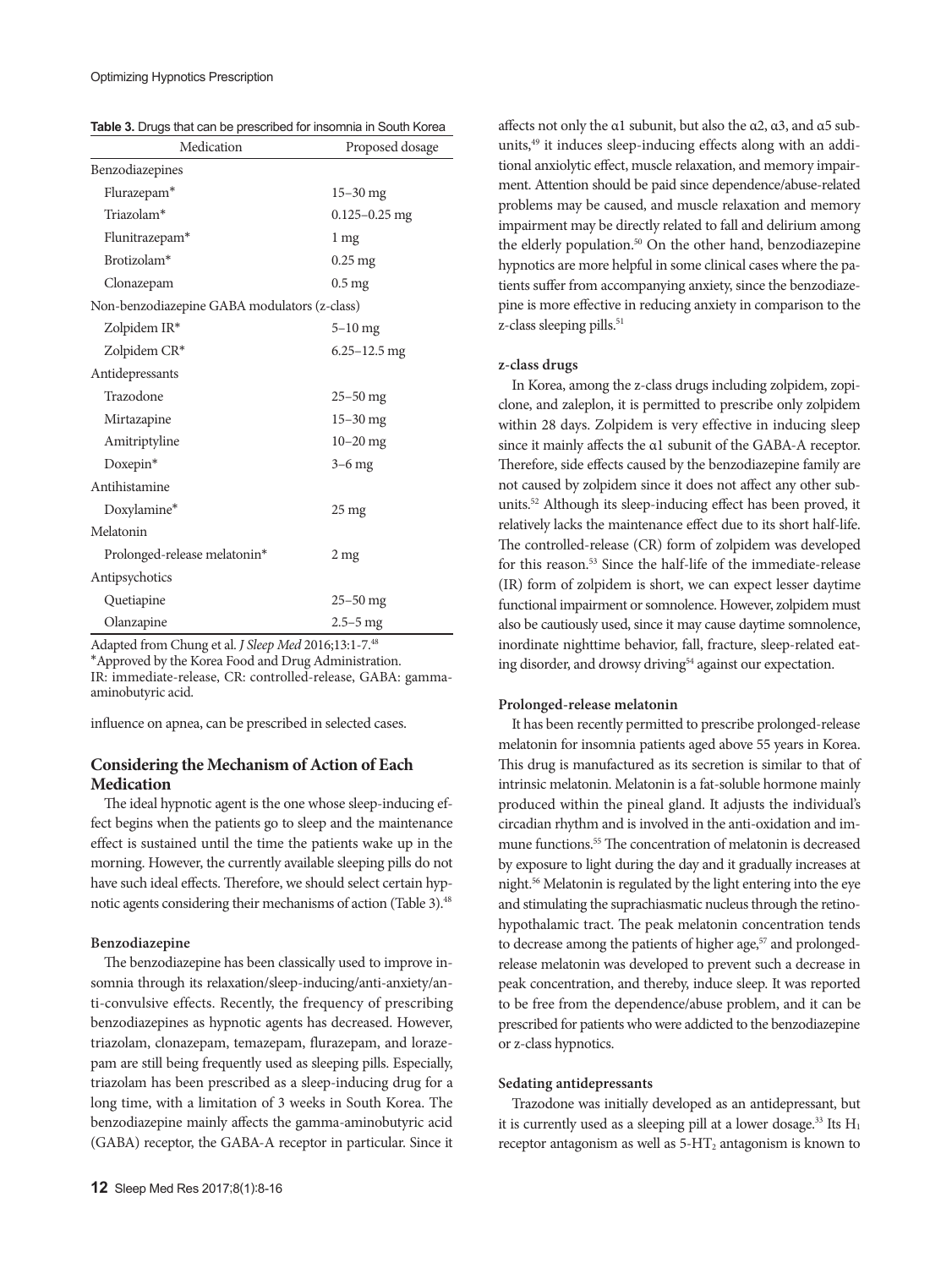be related to sleep-inducing and sleep-maintaining effects, and the general dose is considered to be 25–50 mg. Doxepin was also used as a tricyclic antidepressant in the past, and now it has been newly developed as a hypnotic agent due to its strong  $H_1$ receptor antagonism. It has been reported that doxepin has positive effects on maintaining sleep,<sup>58</sup> and the general dose is set at 3–6 mg. It has been reported that tricyclic antidepressants may cause side effects such as daytime hypersomnolence, xerostomia, blurred vision, and orthostatic hypotension. However, since the abuse and dependence potential is relatively low, antidepressants can be selected to prevent abuse/dependence-related problems of benzodiazepine hypnotics.<sup>59</sup> Mirtazapine, a noradrenergic and specific serotonergic antidepressant, can be used when the patients suffer from insomnia accompanied by major depressive disorder. Mirtazapine has a sleep-inducing effect through its  $H_1$  receptor antagonism and a sleep-maintaining effect through its 5-HT<sub>2A/2C</sub> receptor antagonism.<sup>60</sup> The general dose is set at 7.5–45 mg for antidepressant effects and 30 mg and below for sleep-inducing effects. However, excessive sedation, increased weight/appetite, and dry mouth were frequently observed.<sup>61</sup>

## **Antipsychotics**

Antipsychotics are not actually used as sleeping pills, but they are rarely used to induce sleep through their sedative effects. However, they are not recommended for patients with primary insomnia not accompanied by any psychotic symptom, mood symptom, or delirium. Only a smaller doses of antipsychotics, 25–50 mg of quetiapine and 2.5–5 mg of olanzapine, are limitedly used in selected cases.

# **Selecting Hypnotics Depending on the Types of Sleep Disturbance**

Selection of appropriate sleeping pills plays an important role in optimizing pharmacological treatment of insomnia. Prescribing hypnotics suitable for the insomnia type may prevent not only additional administration of sleeping pills but also unnecessary increase in the dosage of hypnotics.

#### **If the patients cannot fall asleep easily**<sup>62</sup>

The z-class drug, IR form of zolpidem can be primarily selected. If the patient cannot fall asleep easily due to his/her anxiety symptoms, benzodiazepine hypnotics can be selected initially. If the patient cannot fall asleep easily due to delayed circadian rhythm, prolonged-release melatonin can be used to advance their sleep-wake schedule.

## **If the patients sleep fitfully**<sup>62</sup>

If the patients have no difficulty falling asleep, but they experience frequent awakening during the night, sedating antidepressants such as doxepin and trazodone can be used for maintenance of sleep. In addition, zolpidem CR and long-acting benzodiazepine can be carefully used as well. Prolonged-release melatonin can be used, since it has been reported to enhance the sleep quality.

# **Evaluating Whether Sleeping Pill Administration Instructions Are Being Accurately Followed**

#### **Benzodiazepine and z-class hypnotics**

It is generally known that sleeping pills should be administered 30 minutes before bedtime. Most of the patients tend to take their prescribed sleeping pills when they want to sleep and not when they should take the medication. To optimize the effects of sleeping pills, hypnotics should be administered when the patients "must sleep" instead of when the patients "want to sleep". According to the results of the research on the association between sleeping pill administration time and sleeping pill satisfaction,<sup>8</sup> subjects in the satisfied group took their sleeping pills at 23:11 on an average whereas the subjects in the dissatisfied group took their sleeping pills at 21:16 on an average. Between the two groups, there was no significant difference in the time of falling asleep at night and waking up in the morning. In addition, the PTW<sup>8</sup> was 7.2 hours in the satisfied group and 9.3 hours in the dissatisfied group. This result indicates that earlier administration of sleeping pills from the wake-up time may decrease sleeping pill satisfaction. Based on these results, the authors proposed that the sleeping pill administration guidelines should be revised from "taking sleeping pills 30 minutes before bedtime" to "7 hours prior to waking up in the morning". Actually, the authors also reported that the instruction of taking sleeping pills 7 hours prior to waking up in the morning led to more satisfaction with their pre-existing sleeping pills.<sup>63</sup> The results of these two researches indicate that the effects of sleeping pills can be maximized when the sleeping pill administration time is optimized for the patients. Also, the physician should monitor whether the patients followed the sleeping pill administration instruction. Only benzodiazepine and z-class sleeping pills were included in these two studies. In the future, it is necessary to conduct for a sedating antidepressant that induces sleep continuity and delta sleep through the antihistaminergic effect and the 5-HT<sub>2A/2C</sub> receptor-blocking effect.

## **Prolonged-release melatonin**

The studies conducted in the United Kingdom and France to assess the effects of prolonged-release melatonin reported a slightly low response rate of 26-47%.<sup>64,65</sup> Although the response rate might have been underestimated due to the strict definition of the primary outcome, this response rate is still a little low in comparison to the effects expected when sleeping pills are prescribed in general. In order to examine the effects of prolonged-release melatonin itself, we need to assess this effect when the sleep-wake cycle is properly set. In a study assessing the effect of prolonged-release melatonin, the authors reported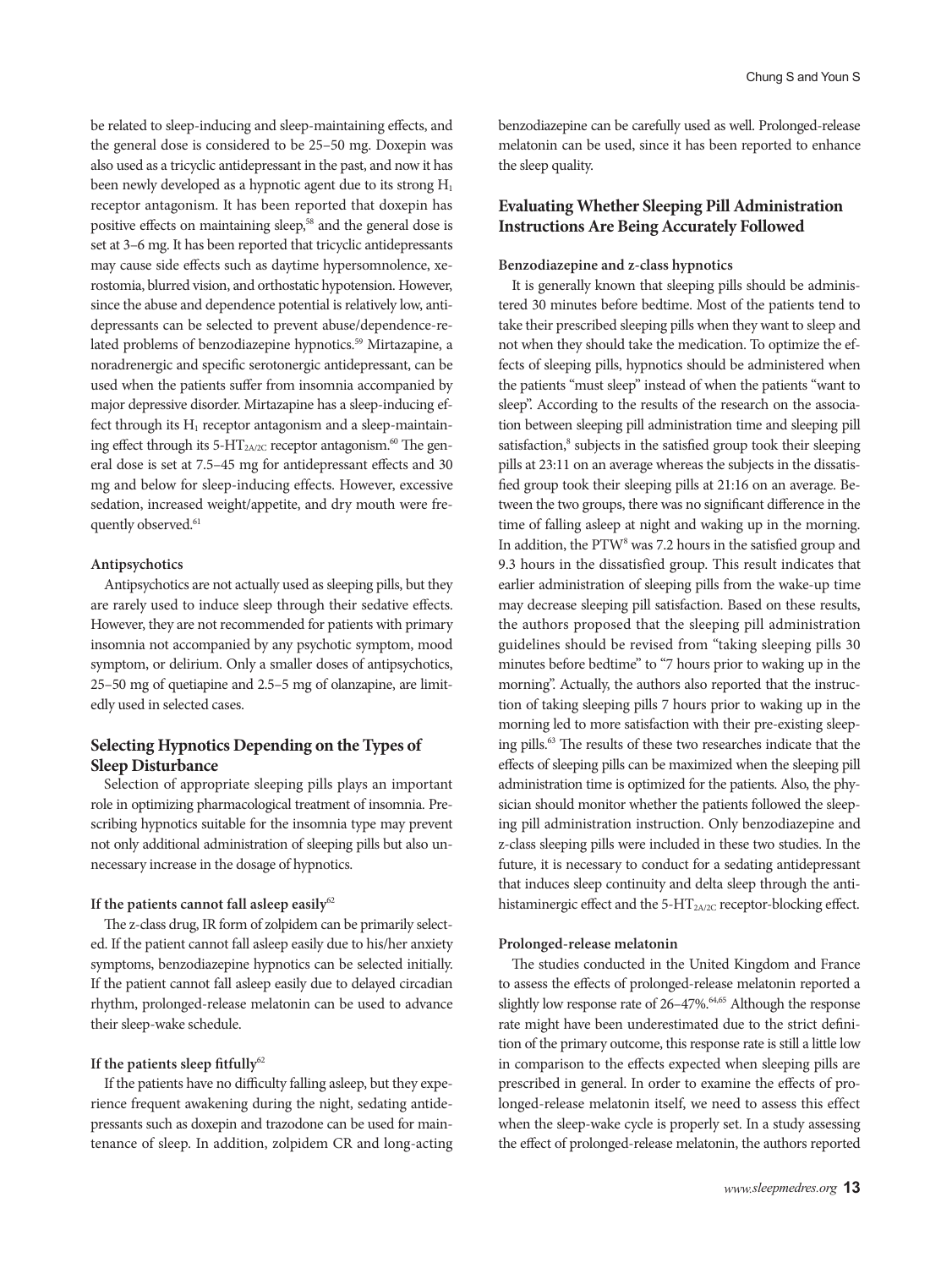that 66% of the patients were satisfied with prolonged-release melatonin, and that 44% of the patients decreased the dosage of their sleeping pills by at least 50% when it was prescribed for patients who have a regular sleep-wake cycle.<sup>66</sup> The authors proposed that when prolonged-release melatonin is administered for insomnia patients aged 55 years and above, it is necessary to 1) set the sleep-awake cycle to 7–8 hours, 2) make the patients take prolonged-release melatonin 2 hours prior to falling asleep, and 3) make the patients take prolonged-release melatonin for at least 3 weeks in order to enhance the quality of sleep.

#### **Sleep Disturbance in Hospitalized Patients**

Among the hospitalized patients, insomnia is one of the most common complaints. Various medical procedures or laboratory tests can cause the inpatients to suffer from sleep disturbance. Patients' illness, medical disease symptoms, and low physical activity can induce insomnia or circadian rhythm disruption. In South Korea, the multi-bed design of hospitals can also be one of the reasons for sleep disturbance among inpatients. Sixbed rooms, which are very popular in all hospitals in South Korea, can be noisy, crowded, and have impersonal environments compared to single-bed rooms.<sup>67,68</sup> Hypnotic prescription rate is higher among inpatients<sup>69</sup> compared to the general population. Numerous sleep-hygiene education or relaxation programs for hospitalized patients have already been performed and the interventions were reported to be effective in reducing sleeping pill prescription rates.<sup>70-72</sup> However, until now, the inpatient sleep program was focused on educating inpatients about good sleep hygiene. Since doctors order sleeping pills for inpatients in the ward, and occasionally pro re nata (PRN) orders were given by nurses, repeated education of not only the patients but also the medical staff should be performed. We have created and applied a sleep education and sleeping pills reduction program for hospitalized patients (the AMC *i*-sleep program),<sup>73</sup> including education of not only the patients but also the medical staffs.

Also, physicians usually instruct inpatients to take hypnotics hora somni (HS), which generally means 9:00 pm in most hospitals in South Korea. As shown in the previous study on the association between sleeping pill administration time and patients' subjective satisfaction,<sup>8</sup> the administration time of sleeping pills among inpatients should be adjusted on an individual basis so as to avoid taking sleeping pills too early.

# **CONCLUSION**

Although insomnia is a symptom that can be sufficiently improved through adequate diagnosis and treatment, the indiscreet use of sleeping pills causes the patients to develop psychological dependence on sleeping pills. Therefore, the physician should prepare optimizing strategies for pharmacological treatment of insomnia to prevent not only additional administration of sleeping pills but also an unnecessary increase in the dosage of hypnotics. The most important thing is that efforts must be made to examine and improve the cause of insomnia from more diverse perspectives in order to minimize the use of sleeping pills and maximize the therapy satisfaction level through executing the optimized treatment strategies.

#### Conflicts of Interest

The authors have no financial conflicts of interest.

#### **REFERENCES**

- 1. Qaseem A, Kansagara D, Forciea MA, Cooke M, Denberg TD; Clinical Guidelines Committee of the American College of Physicians. Management of chronic insomnia disorder in adults: a clinical practice guideline from the American College of Physicians. *Ann Intern Med* 2016; 165:125-33.
- 2. Ong J, Suh S. Utilizing cognitive-behavioral therapy for insomnia to facilitate discontinuation of sleep medication in chronic insomnia patients. *Sleep Med Res* 2012;3:1-6.
- 3. Chung S, An H, Park J, Kim H. The effect of non-pharmacological treatment for psychophysiological insomnia on cardiovascular autonomic regulation assessed using heart rate variability. *Sleep Med Res* 2011;2:10-5.
- 4. Sateia MJ, Buysse DJ, Krystal AD, Neubauer DN, Heald JL. Clinical practice guideline for the pharmacologic treatment of chronic insomnia in adults: an American Academy of Sleep Medicine Clinical Practice Guideline. *J Clin Sleep Med* 2017;13:307-49.
- 5. Kushida CA, Littner MR, Morgenthaler T, Alessi CA, Bailey D, Coleman J Jr, et al. Practice parameters for the indications for polysomnography and related procedures: an update for 2005. *Sleep* 2005;28:499- 521.
- 6. Morgenthaler T, Alessi C, Friedman L, Owens J, Kapur V, Boehlecke B, et al. Practice parameters for the use of actigraphy in the assessment of sleep and sleep disorders: an update for 2007. *Sleep* 2007;30:519-29.
- 7. Chung S, Youn S, Lee C, Jo MW, Park J, Jo SW, et al. Environmental noise and sleep disturbance: night-to-night variability of sleep/wake pattern. *Sleep Med Res* 2016;7:78-81.
- 8. Chung S, Youn S, Yi K, Park B, Lee S. Sleeping pill administration time and patient subjective satisfaction. *J Clin Sleep Med* 2016;12:57-62.
- 9. Park JH, An H, Jang ES, Chung S. The influence of personality and dysfunctional sleep-related cognitions on the severity of insomnia. *Psychiatry Res* 2012;197:275-9.
- 10. An H, Park J, Jang ES, Chung S. The impact of temperament and character on the efficacy of nonpharmacologic treatment of primary insomnia. *Compr Psychiatry* 2012;53:201-7.
- 11. Ohayon MM, Hong SC. Prevalence of insomnia and associated factors in South Korea. *J Psychosom Res* 2002;53:593-600.
- 12. Cho YW, Shin WC, Yun CH, Hong SB, Kim J, Earley CJ. Epidemiology of insomnia in Korean adults: prevalence and associated factors. *J Clin Neurol* 2009;5:20-3.
- 13. Chung S, Park B, Yi K, Lee J. Pattern of hypnotic drug prescription in South Korea: health insurance review and assessment service-national patients sample. *Sleep Med Res* 2013;4:51-5.
- 14. Turnheim K. Drug dosage in the elderly. Is it rational? *Drugs Aging* 1998;13:357-79.
- 15. Brodeur MR, Stirling AL. Delirium associated with zolpidem. *Ann Pharmacother* 2001;35:1562-4.
- 16. Nzwalo H, Ferreira L, Peralta R, Bentes C. Sleep-related eating disorder secondary to zolpidem. *BMJ Case Rep* 2013;2013:bcr2012008003.
- 17. Zhang B, Wing YK. Sex differences in insomnia: a meta-analysis. *Sleep* 2006;29:85-93.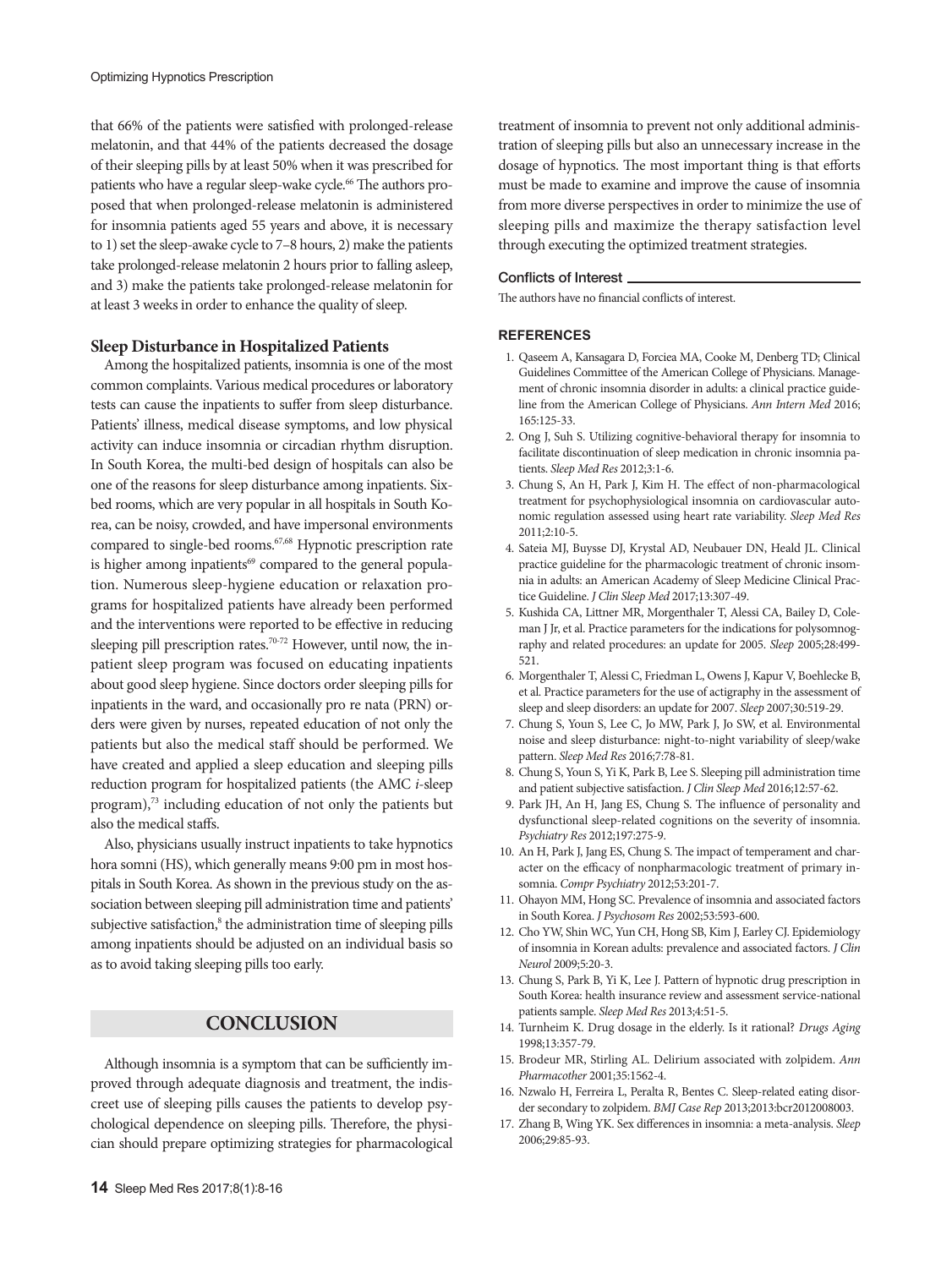- 18. Stewart R, Besset A, Bebbington P, Brugha T, Lindesay J, Jenkins R, et al. Insomnia comorbidity and impact and hypnotic use by age group in a national survey population aged 16 to 74 years. *Sleep* 2006;29:1391-7.
- 19. Piccinelli M, Wilkinson G. Gender differences in depression. Critical review. *Br J Psychiatry* 2000;177:486-92.
- 20. Barsky AJ, Peekna HM, Borus JF. Somatic symptom reporting in women and men. *J Gen Intern Med* 2001;16:266-75.
- 21. Lee MH, Lee SA, Lee GH, Ryu HS, Chung S, Chung YS, et al. Gender differences in the effect of comorbid insomnia symptom on depression, anxiety, fatigue, and daytime sleepiness in patients with obstructive sleep apnea. *Sleep Breath* 2014;18:111-7.
- 22. Chung S, Yoon IY, Lee CH, Kim JW. Effects of age on the clinical features of men with obstructive sleep apnea syndrome. *Respiration* 2009; 78:23-9.
- 23. Pourshams M, Malakouti SK. Zolpidem abuse and dependency in an elderly patient with major depressive disorder: a case report. *Daru* 2014; 22:54.
- 24. Dorsey CM, Lukas SE, Cunningham SL. Fluoxetine-induced sleep disturbance in depressed patients. *Neuropsychopharmacology* 1996;14: 437-42.
- 25. Lawrence RW. Effect of mirtazapine versus fluoxetine on "sleep quality". *J Clin Psychiatry* 2004;65:1149-50.
- 26. Stefanidis I, Vainas A, Giannaki CD, Dardiotis E, Spanoulis A, Sounidaki M, et al. Restless legs syndrome and mortality in hemodialysis patients. *Sleep Med* 2016;22:103.
- 27. Parker KP, Bliwise DL, Rye DB. Hemodialysis disrupts basic sleep regulatory mechanisms: building hypotheses. *Nurs Res* 2000;49:327-32.
- 28. Chen SJ, Yeh CM, Chao TF, Liu CJ, Wang KL, Chen TJ, et al. The use of benzodiazepine receptor agonists and risk of respiratory filure in patients with chronic obstructive pulmonary disease: a nationwide population-based case-control study. *Sleep* 2015;38:1045-50.
- 29. Roth T. Hypnotic use for insomnia management in chronic obstructive pulmonary disease. *Sleep Med* 2009;10:19-25.
- 30. Luyster FS, Buysse DJ, Strollo PJ Jr. Comorbid insomnia and obstructive sleep apnea: challenges for clinical practice and research. *J Clin Sleep Med* 2010;6:196-204.
- 31. Mason M, Cates CJ, Smith I. Effects of opioid, hypnotic and sedating medications on sleep-disordered breathing in adults with obstructive sleep apnoea. *Cochrane Database Syst Rev* 2015;(7):CD011090.
- 32. Roberts MB, Drummond PD. Sleep problems are associated with chronic pain over and above mutual associations with depression and catastrophizing. *Clin J Pain* 2016;32:792-9.
- 33. Bossini L, Casolaro I, Koukouna D, Cecchini F, Fagiolini A. Off-label uses of trazodone: a review. *Expert Opin Pharmacother* 2012;13:1707-17.
- 34. Zaal IJ, Devlin JW, Hazelbag M, Klein Klouwenberg PM, van der Kooi AW, Ong DS, et al. Benzodiazepine-associated delirium in critically ill adults. *Intensive Care Med* 2015;41:2130-7.
- 35. Grassi L, Caraceni A, Mitchell AJ, Nanni MG, Berardi MA, Caruso R, et al. Management of delirium in palliative care: a review. *Curr Psychiatry Rep* 2015;17:550.
- 36. Chung S, Bohnen NI, Albin RL, Frey KA, Müller ML, Chervin RD. Insomnia and sleepiness in Parkinson disease: associations with symptoms and comorbidities. *J Clin Sleep Med* 2013;9:1131-7.
- 37. Youn S, Kim T, Yoon IY, Jeong J, Kim HY, Han JW, et al. Progression of cognitive impairments in idiopathic REM sleep behaviour disorder. *J Neurol Neurosurg Psychiatry* 2016;87:890-6.
- 38. Devnani P, Fernandes R. Management of REM sleep behavior disorder: an evidence based review. *Ann Indian Acad Neurol* 2015;18:1-5.
- 39. Park B, Youn S, Hann CC, Yi K, Lee S, Lee JS, et al. Prevalence of insomnia among patients with the ten most common cancers in South Korea: health insurance review and assessment service-national patient sample. *Sleep Med Res* 2016;7:48-54.
- 40. Kligman L, Younus J. Management of hot flashes in women with breast cancer. *Curr Oncol* 2010;17:81-6.
- 41. Youn S, Choi B, Yi K, Chung S. Cognitive-behavioral therapy for in-

Chung S and Youn S

somnia for cacer patients. *Korean J Psycho-Oncol*. In press 2017.

- 42. Hardeland R, Poeggeler B, Srinivasan V, Trakht I, Pandi-Perumal SR, Cardinali DP. Melatonergic drugs in clinical practice. *Arzneimittelforschung* 2008;58:1-10.
- 43. Shinno H, Oka Y, Otsuki M, Tsuchiya S, Mizuno S, Kawada S, et al. Proposed dose equivalence between clonazepam and pramipexole in patients with restless legs syndrome. *Prog Neuropsychopharmacol Biol Psychiatry* 2010;34:522-6.
- 44. An H, Chung S. A case of obstructive sleep apnea syndrome presenting as paradoxical insomnia. *Psychiatry Investig* 2010;7:75-8.
- 45. Hanly P, Powles P. Hypnotics should never be used in patients with sleep apnea. *J Psychosom Res* 1993;37 Suppl 1:59-65.
- 46. Berry RB, Patel PB. Effect of zolpidem on the efficacy of continuous positive airway pressure as treatment for obstructive sleep apnea. *Sleep* 2006;29:1052-6.
- 47. Smales ET, Edwards BA, Deyoung PN, McSharry DG, Wellman A, Velasquez A, et al. Trazodone effects on obstructive sleep apnea and non-REM arousal threshold. *Ann Am Thorac Soc* 2015;12:758-64.
- 48. Chung S, Youn S. Optimizing the pharmacological treatment for insomnia. *J Sleep Med* 2016;13:1-7.
- 49. Sigel E, Buhr A. The benzodiazepine binding site of GABAA receptors. *Trends Pharmacol Sci* 1997;18:425-9.
- 50. French DD, Spehar AM, Campbell RR, Palacios P, Coakley RW, Coblio N, et al. Outpatient benzodiazepine prescribing, adverse events, and costs. In: Henriksen K, Battles JB, Marks ES, Lewin DI. *Advances in patient safety: from research to implementation (volume 1: research findings)*. Rockville, MD: Agency for Healthcare Research and Quality 2005.
- 51. Hausken AM, Furu K, Skurtveit S, Engeland A, Bramness JG. Starting insomnia treatment: the use of benzodiazepines versus z-hypnotics. A prescription database study of predictors. *Eur J Clin Pharmacol* 2009; 65:295-301.
- 52. Rush CR. Behavioral pharmacology of zolpidem relative to benzodiazepines: a review. *Pharmacol Biochem Behav* 1998;61:253-69.
- 53. Zammit G. Zolpidem extended-release: therapy for sleep induction and sleep maintenance difficulties. *Expert Opin Drug Metab Toxicol* 2008;4:325-31.
- 54. MacFarlane J, Morin CM, Montplaisir J. Hypnotics in insomnia: the experience of zolpidem. *Clin Ther* 2014;36:1676-701.
- 55. Altun A, Ugur-Altun B. Melatonin: therapeutic and clinical utilization. *Int J Clin Pract* 2007;61:835-45.
- 56. Lewy AJ, Wehr TA, Goodwin FK, Newsome DA, Markey SP. Light suppresses melatonin secretion in humans. *Science* 1980;210:1267-9.
- 57. Turek FW, Gillette MU. Melatonin, sleep, and circadian rhythms: rationale for development of specific melatonin agonists. *Sleep Med* 2004; 5:523-32.
- 58. Krystal AD, Lankford A, Durrence HH, Ludington E, Jochelson P, Rogowski R, et al. Efficacy and safety of doxepin 3 and 6 mg in a 35-day sleep laboratory trial in adults with chronic primary insomnia. *Sleep* 2011;34:1433-42.
- 59. Mendelson WB. A review of the evidence for the efficacy and safety of trazodone in insomnia. *J Clin Psychiatry* 2005;66:469-76.
- 60. Rihmer Z, Purebl G. [Mirtazapine--pharmacologic action and clinical advantages]. *Neuropsychopharmacol Hung* 2009;11:35-40.
- 61. Matreja PS, Badyal DK, Deswal RS, Sharma A. Efficacy and safety of add on low-dose mirtazapine in depression. *Indian J Pharmacol* 2012; 44:173-7.
- 62. Minkel J, Krystal AD. Optimizing the pharmacologic treatment of insomnia: current status and future horizons. *Sleep Med Clin* 2013;8:333-50.
- 63. Youn S, Hann CC, Park B, Lee S, Yi K, Chung S. The effects of the new guidance 'take your sleeping pills 7 h before your wake-up time': a pilot study. *Sleep Biol Rhythm* 2016;14:397-404.
- 64. Wade AG, Ford I, Crawford G, McMahon AD, Nir T, Laudon M, et al. Efficacy of prolonged release melatonin in insomnia patients aged 55- 80 years: quality of sleep and next-day alertness outcomes. *Curr Med*